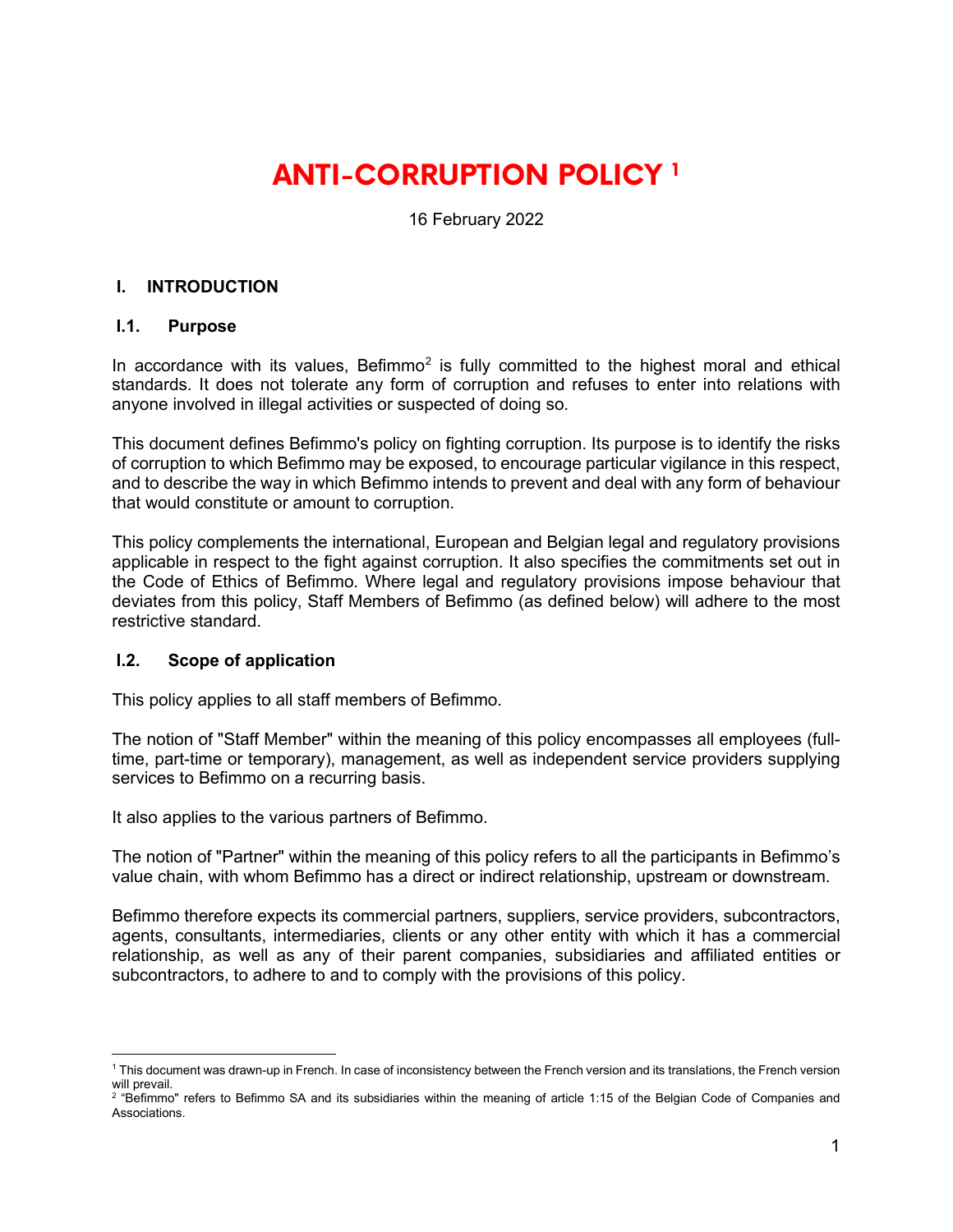### **II. PRINCIPLES**

#### **II.1. Principle of prohibition of any form of corruption**

Staff Members and Partners of Befimmo shall at all times refrain from adopting, either directly or through a third party, any behaviour that would constitute or amount to corruption. Befimmo applies a "zero tolerance" policy in this respect.

"Corruption" means offering, giving or receiving, or agreeing to give or receive, a reward, an undue advantage or anything of value, whether financial or non-financial, to induce the recipient to abuse of his or her power in order to obtain an undue advantage or to influence an action improperly, and any attempt or promise to do so. This includes, but is not limited to, the payment of bribes.

Both active and passive corruption or attempted corruption are covered:

- Active corruption means offering, promising or giving, directly or through intermediaries, a reward, an undue advantage or anything else of value, regardless of the status of the recipient (whether a public or private person).
- Passive corruption means soliciting, accepting or receiving, directly or through intermediaries, a reward, an undue advantage or anything else of value, for oneself or for another person.

In this context, it is irrelevant whether the act in question meets the objective of corruption; thus, it is irrelevant whether the recipient receives a real benefit or influence as a result of the act of corruption.

The form of the reward, undue advantage or thing of value is also irrelevant.

#### **II.2. Principle of vigilance**

All Staff Members and Partners of Befimmo have an active role to play in the fight against corruption. They are called upon to remain vigilant as regards any possible case of corruption.

Thus, before offering, promising, giving, accepting or receiving anything of value, Staff Members and Partners of Befimmo will be required to systematically assess whether the envisaged behaviour could amount to corruption. In the event of a positive answer, the behaviour may not be adopted.

The Staff Members and Partners of Befimmo must contact the Chief Compliance Officer should they have any questions regarding the application of this policy.

#### **III. CONCRETE APPLICATIONS**

#### **III.1. Gifts, invitations, hospitality and personal benefits**

In principle, Staff Members of Befimmo are only authorised to receive the remuneration provided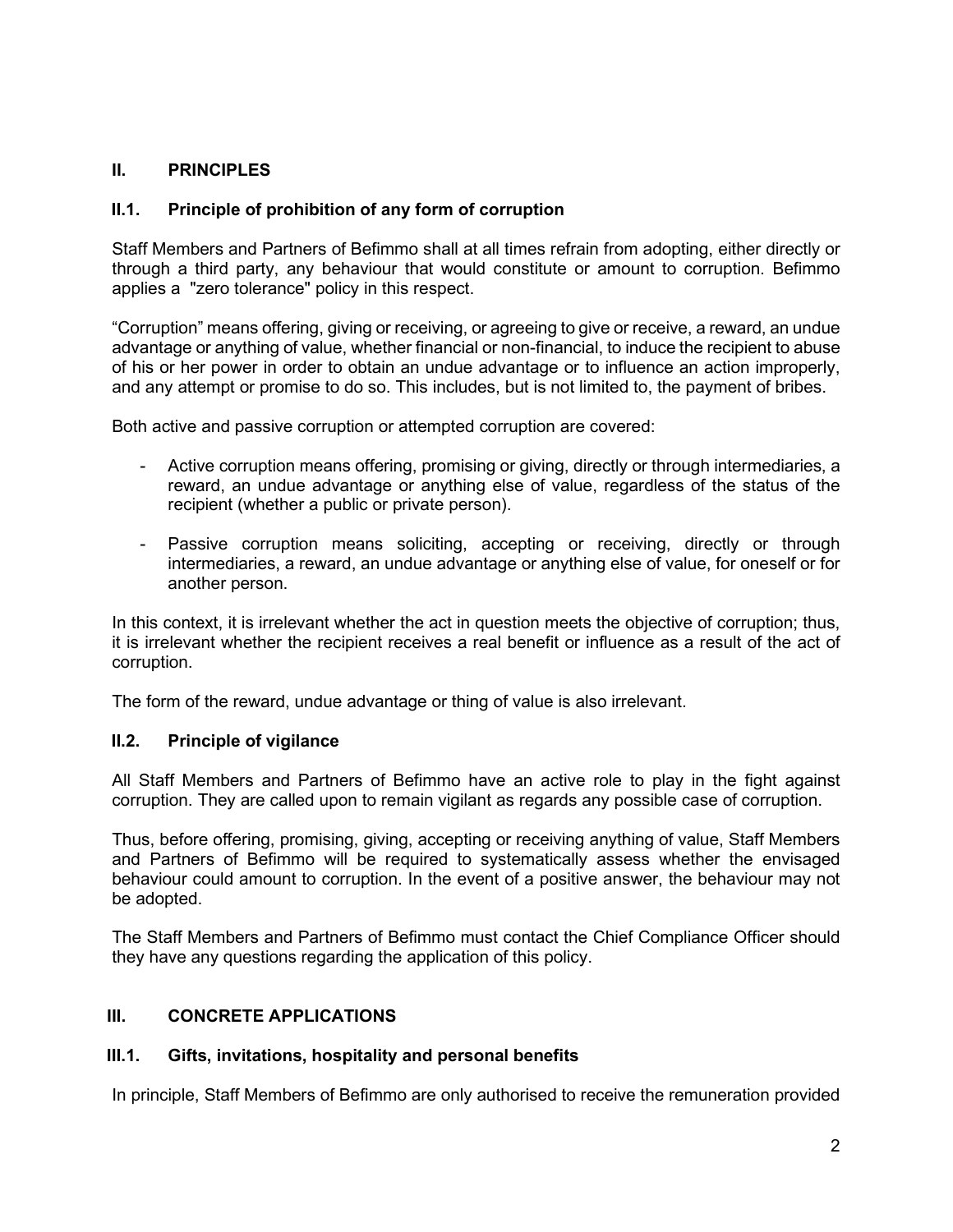for in their employment agreement or collaboration agreement. However, in the context of a professional activity, it may be customary to receive or offer gifts, invitations or other tokens of hospitality and personal benefits from a supplier, client or other third party.

This includes, by way of example, end-of-year gifts, invitations to events, sports, cultural or leisure activities, invitations to a trip, the payment of travel expenses (whether or not they are part of an event), the provision of accommodation, meals and refreshments, etc.

Given that this is an established courtesy in business, Befimmo does not intend to formally prohibit any gift, invitation or other token of hospitality or personal benefit.

Nevertheless, such gifts, invitations, tokens of hospitality and personal benefits can amount to corruption when they are aimed at obtaining an undue advantage or influencing an action in an inappropriate manner. This risk is exacerbated when the practice is linked to a (potential) business transaction or the obtaining of an authorisation.

In order to limit this risk, any gift, invitation, token of hospitality or other personal benefit received or offered should (i) be of low value, (ii) be standard practice, (iii) be made in a transparent manner, and (iv) be occasional in nature.

In addition:

- Any gift, invitation, token of hospitality or personal benefit received or offered, in whatever form, with a value of more than EUR 500 may only be accepted or offered with the prior agreement of the manager, in consultation with the Chief Compliance Officer, who will apply the above-mentioned criteria.
- The same requirement applies in the case of a gift, invitation, token of hospitality or personal benefit of a value of EUR 500 or less, where there is a doubt as to whether the above-mentioned criteria are met.
- Gifts, invitations, tokens of hospitality or personal benefits should not be offered or received at critical decision-making moments from persons involved in that decisionmaking process (e.g., when responding to a call for tenders, before signing a contract, before a vote, etc.).
- In any case, any gift in the form of cash or vouchers is prohibited, regardless of the amount.

#### **III.2. Sponsorship, patronage and charity**

Sponsoring, patronage and charitable support activities are part of Befimmo's social responsibility. Befimmo can thus decide to support external organisations from various sectors, in accordance with its strategy in terms of social responsibility.

Nevertheless, these activities may amount to corruption when they are carried out in order to obtain an undue advantage or to influence an action inappropriately.

In this respect, Befimmo has adopted a Philanthropy and associative partnership policy ("*Philanthropy and associative partnership policy*"). Pursuant to this policy, Befimmo chooses to give a greater support to some social activities by providing time and team members instead of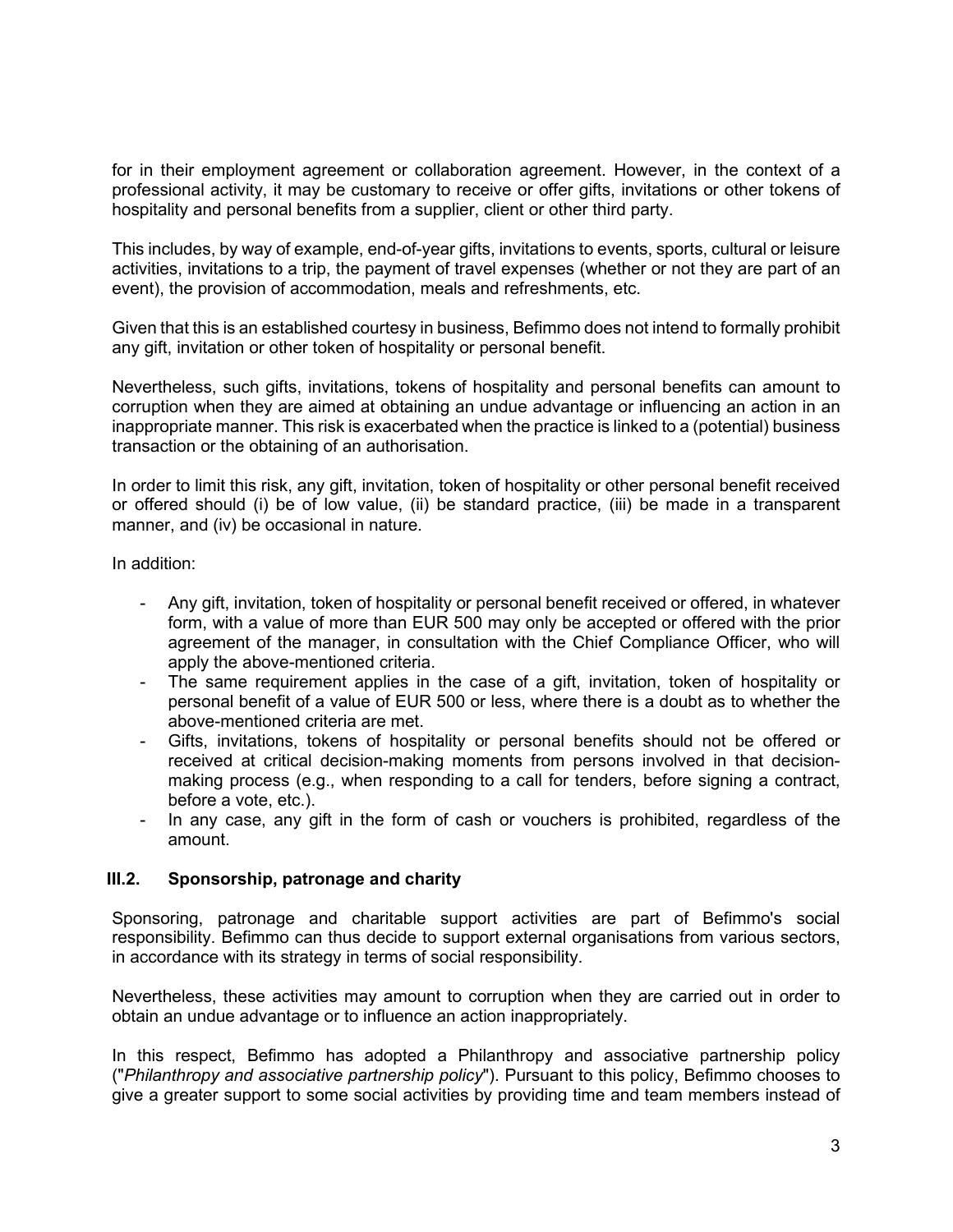direct financial donations. Befimmo thus encourages its team to devote time to participate in actions it supports. As the case may be, Befimmo finances the participation of its team in these activities.

For more information, please refer to the *Philanthropy and associative partnership policy* of Befimmo.

In order to minimise the risk of corruption, all sponsoring, patronage and other charitable support by Befimmo must meet the following requirements:

- (i) The support provided is in line with Befimmo's philanthropy and associative partnership policy (*Philanthropy and associative partnership policy*),
- (ii) The support provided is reasonable,
- (iii) The support provided is transparent, both with regard to the identity of the beneficiary as to the amount at stake,
- (iv) The supported organisation has no decision-making power or influence over Befimmo's purchasing decisions and/or operational activities.

#### **III.3. Political and philosophical neutrality**

Befimmo does not finance nor supports any political party or any current of thought and acts completely independently in this regard.

Consequently, Befimmo's resources may never be used to make donations or contributions, directly or indirectly and in any form whatsoever (including the provision of a reduced rate benefit), in a political context.

#### **IV. PREVENTION OF CORRUPTION**

Before recruiting any Staff Member, Befimmo verifies that the candidate adheres to Befimmo's values and governance. Furthermore, all Staff Members of Befimmo undertake to respect the provisions of this policy.

Befimmo also undertakes to request its various Partners to adhere to and comply with the principles set out in this policy. To this end, the Supplier Code of Conduct of Befimmo requires compliance with this policy.

More generally, Befimmo has set up an effective internal control and risk management system, in accordance with its legal and regulatory obligations. All payments and expenses made with the resources of Befimmo are subject to financial control and approval procedures.

Befimmo has also set up a whistleblowing procedure ("*Whistleblowing Policy*") enabling any Staff Member of Befimmo who has information in the professional context, when he/she has reasonable suspicions of an infringement of the provisions of this policy (amongst others), to notify it internally. Reference is made to the *Whistleblowing Policy* of Befimmo for further information on the conditions and procedure for whistleblowing.